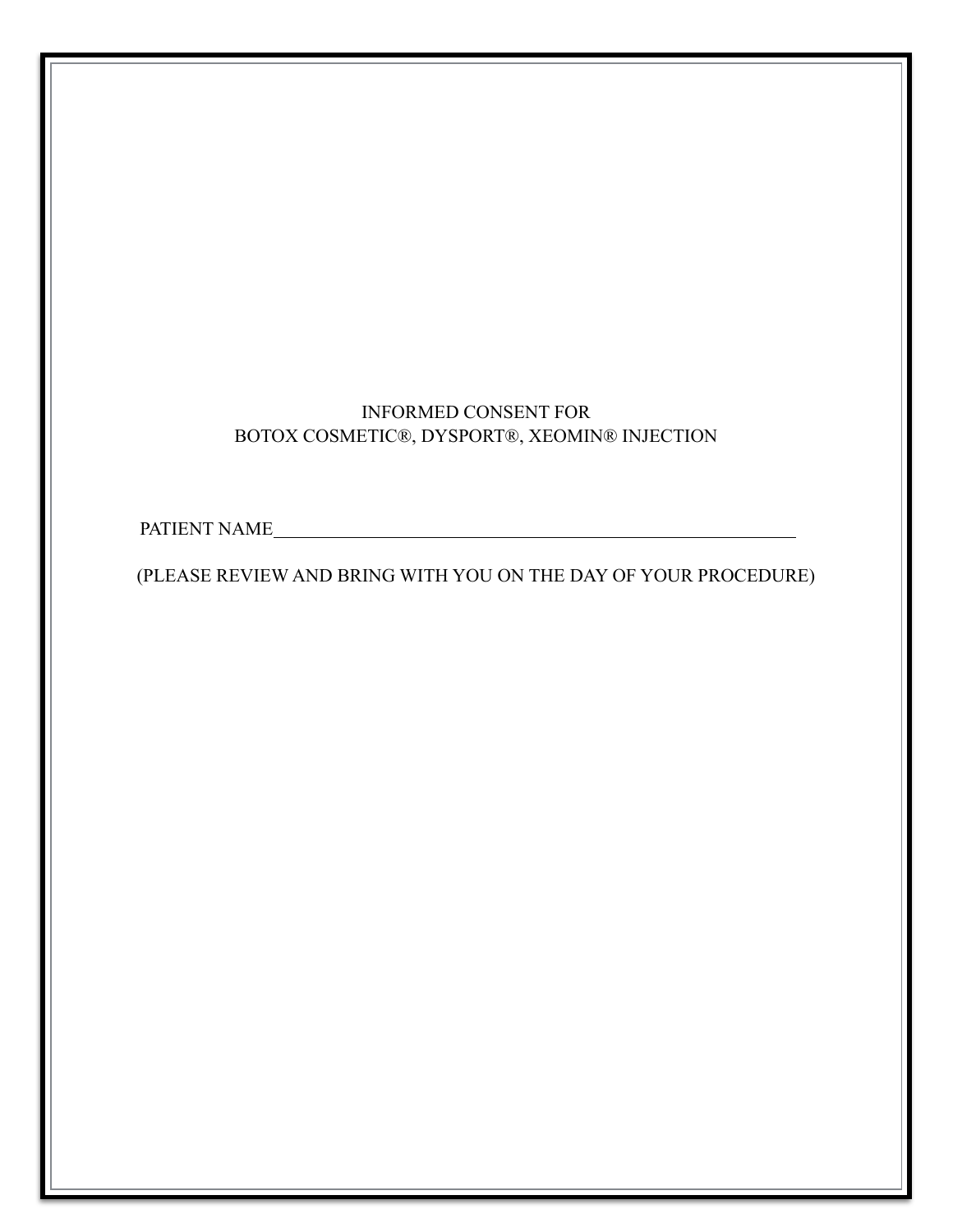#### **Before considering treatment with Botulinum Toxin A (BTA), I state that to the best of my knowledge, I do NOT have any of these conditions:**

- Diseases that affect muscles and nerves (such as amyotrophic lateral sclerosis [ALS or Lou Gehrig's disease], myasthenia gravis or Lambert-Eaton syndrome)
- Allergies to any botulinum toxin product
- Allergies to cow's milk products (Dysport only)
- Allergies to human serum albumin products (Xeomin only)
- Any past side effects from BTA (Botox, Dysport, Xeomin, MyoBlock)
- Serious breathing problem, such as asthma or emphysema
- Swallowing problems or inhaling food or fluid into your lungs (aspiration)
- Pregnancy or active breast feeding

#### **INSTRUCTIONS**

Being fully informed about your condition and treatment will help you make the decision whether or not to undergo treatment with botulinum toxin type A (BTA). This disclosure is not meant to alarm you; it is simply an effort to better inform you so that you may give or withhold your consent for this treatment.It is important that you read this information carefully and completely. Please initial each page, indicating that you have read the page and sign the consent for this procedure as proposed by you healthcare provider.

### **INTRODUCTION**

Clostridia botulina bacteria produce a class of chemical compounds known as "toxins". The BTA is processed and purified to produce a sterile product suitable for specific therapeutic uses. Once the diluted toxin is injected, it produces a temporary paralysis (chemodenervation) of muscle by preventing transmission of nerve impulses to muscle. The duration of muscle paralysis generally lasts for approximately three months. BTA has been used to treat certain conditions involving crossed eyes (strabismus), eyelid spasm (blepharospasm), and motor disorders of the facial nerve (VII cranial nerve). It has been used in other "off-label" uses for the treatment of facial wrinkles and neck bands caused by specific muscle groups. Certain spastic muscle disorders with the neck and colorectal area have also been treated with this agent. BTA injections are customized for every patient, depending on his or her particular needs. These can be performed in areas involving the eyelid region, forehead, and neck. BTA cannot stop the process of aging. It can however, temporarily diminish the look of wrinkles caused by muscle groups.

#### **ALTERNATIVE TREATMENTS**

Alternative forms of management include not treating the skin wrinkles by any means. Improvement of skin wrinkles may be accomplished by other treatments or alternative types of surgery such as a blepharoplasty, face or brow lift when indicated. Other forms of eyelid surgery may be needed should you have intrinsic disorders affecting the function of the eyelid such as drooping eyelids from muscle problems (eyelid ptosis) or looseness between the eyelid and eyeball (ectropion). Minor skin wrinkling may be improved through chemical skin-peels, lasers, injection of filling material, or other skin treatments. Risks and potential complications are associated with alternative forms of medical or surgical treatment.

#### **RISKS of BTA (Botulinum Toxin A) Injections**

Every procedure involves a certain amount of risk, and it is important that you understand the risks involved. An individual's choice to undergo this procedure is based on the comparison of the risk to potential benefit. Although the majority of patients do not experience the following complications, you should discuss each of them with your provider to make sure you understand the risks, potential complications, and consequences of BTA injections.

**Bleeding**- It is possible, though unusual, to have a bleeding episode from a BTA injection. Bruising in soft tissues may occur. Serious bleeding around the eyeball during deeper BTA injections for crossed eyes (strabismus) has occurred. Should you develop post-injection bleeding, it may require emergency treatment or surgery. Do not take any aspirin or anti-inflammatory medications for two days before BTA injections, as this may contribute to a greater risk of a bleeding problem.

2 of 5 Patient Initials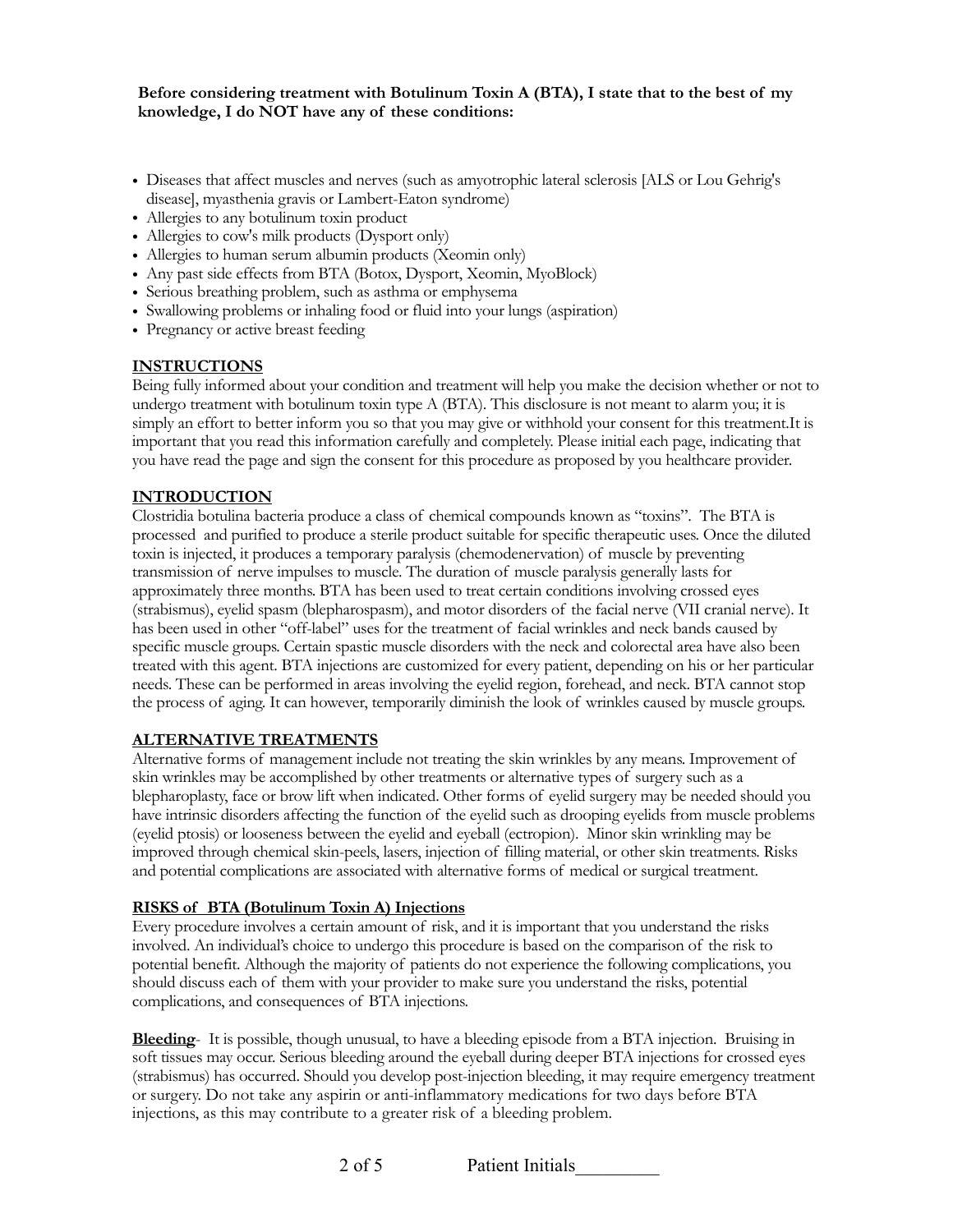**Damage to deeper structures**- Deeper structures such as nerves, blood vessels, and the eyeball may be damaged during the course of injection. Injury to deeper structures may be temporary or permanent.

**Corneal exposure problems**- Some patients experience difficulties closing their eyelids after BTA injections and problems may occur in the cornea due to dryness. Should this rare complication occur, additional treatments, protective eye drops, contact lenses, or surgery may be necessary.

**Dry eye problems**- Individuals who normally have dry eyes may be advised to use special caution in considering BTA injections around the eyelid region.

**Migration of BTA**- BTA may migrate from its original injection site to other areas and produce temporary paralysis of other muscle groups or other unintended effects.

**Drooping Eyelid (Ptosis)**- Muscles that raise the eyelid may be affected by BTA, should this material migrate downward from other injection areas.

**Double-Vision**-Double-vision may be produced if the BTA material migrates into the region of muscles that control movements of the eyeball.

**Eyelid Ectropion**- Abnormal looseness of the lower eyelid can occur following BTA injection.

**Other Eye Disorders**- Functional and irritative disorders of eye structures may rarely occur following BTA injections.

**Asymmetry-**The human face and eyelid region is normally asymmetrical with respect to structural anatomy and function. There can be a variation from one side to the other in terms of the response to BTA injection.

**Pain**- Discomfort associated with BTA injections is usually short duration.

**Skin disorders**- Skin rash and swelling may rarely occur following BTA injection.

**Unknown risks**-The long term effect of BTA on tissue is unknown. There is the possibility of additional risk factors may be discovered.

**Unsatisfactory result**-There is the possibility of a poor or inadequate response from BTA injection. Additional BTA injections may be necessary. Surgical procedures or treatments may be needed to improve skin wrinkles including those caused by muscle activity.

**Allergic reactions-**As with all biologic products, allergic and systemic anaphylactic reactions may occur. Allergic reactions may require additional treatment.

**Antibodies to BTA-** Presence of antibodies to BTA may reduce the effectiveness of this material in subsequent injections. The health significance of antibodies to BTA is unknown.

**Infection**- Infection is extremely rare after BTA injection. Should an infection occur, additional treatment including antibiotics may be necessary.

**Long-term effects**- Subsequent alterations in face and eyelid appearance may occur as the result of aging, weight loss of gain, sun exposure, or other circumstances not related to BTA injections. BTA injection does not arrest the aging process or produce permanent tightening of the eyelid region. Future surgery or other treatments may be necessary.

**Pregnancy and nursing mothers**- Animal reproduction studies have not been performed to determine if BTA could produce fetal harm. It is not known if BTA can be excreted in human milk.

**Blindness**- Blindness is extremely rare after BTA injections. However, it can be caused by internal bleeding around the eyeball or needle stick injury. The occurrence of this is very rare.

**Drug Interactions**- The effect of BTA may be potentiated by aminoglycoside antibiotics or other drugs known to interfere with neuromuscular transmission.

Page 3 of 5 Patient Initials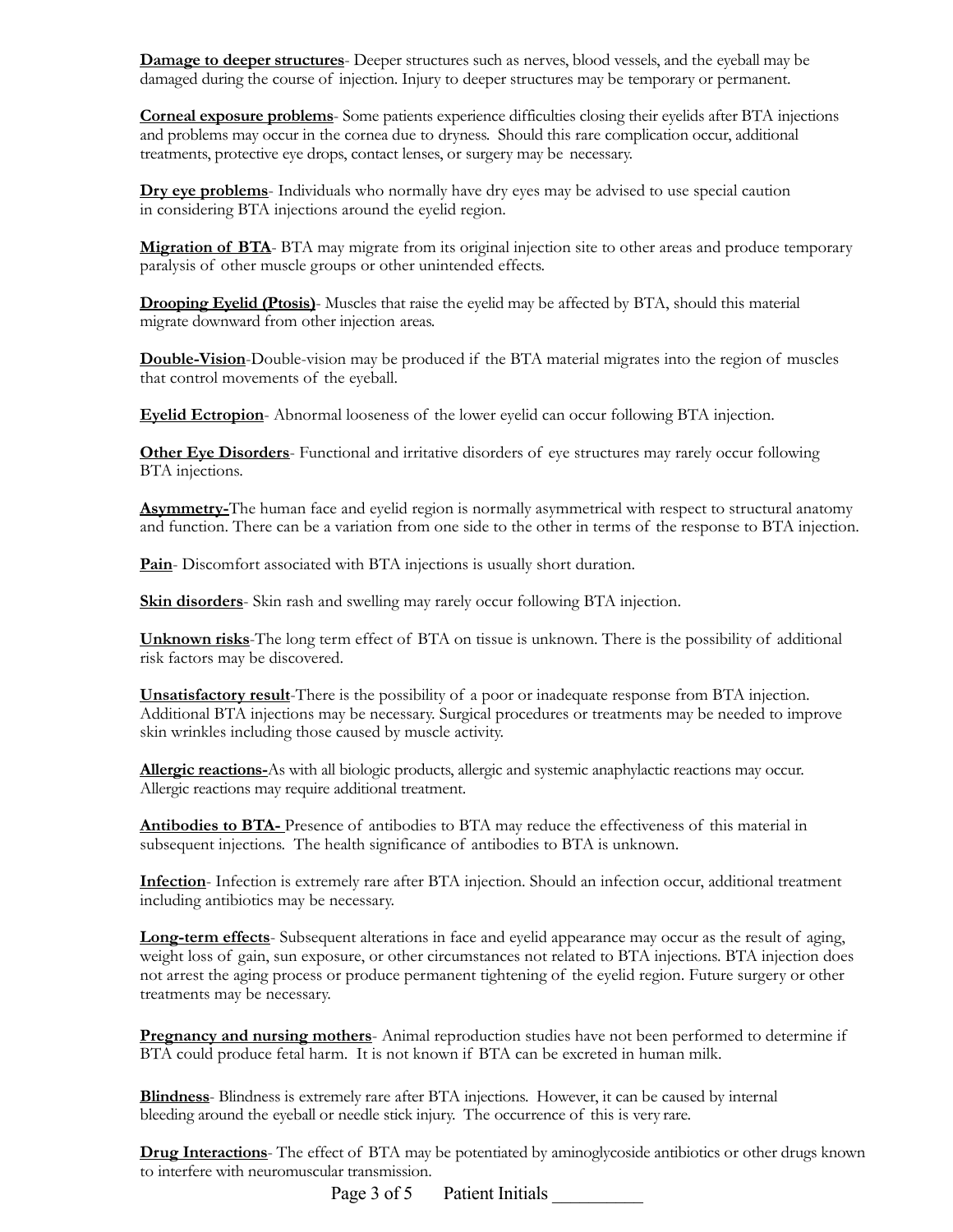**Non-FDA Approved Uses**- We use only FDA approved products purchased directly from the manufacturer. However, the injections sites may be different than those approved by the FDA.

## **RESULTS**-

I understand that the amount (number of units) injected is an estimate of the amount of BTA required to paralyze the muscles in order to get a desired result. I understand the results are of temporary nature, and more treatments will be needed to maintain improvement. I also understand there is no guarantee of results of any treatment. Furthermore, I understand and agree that all services rendered to me are charged directly to me and that I am personally responsible for payment. I further agree in the event of non-payment, to bear the cost of collection, and/or Court cost and reasonable legal fees, should this be required.

## **ADDITIONAL TREATMENT NECESSARY**

There are many variable conditions in addition to risk and potential complications that may influence the long term result of BTA injections. Even though risks and complications occur infrequently, the risks cited are the ones that are particularly associated with BTA injections. Other complications and risks can occur but are even more uncommon. Should complications occur, additional surgery or other treatments may be necessary. The practice of medicine and surgery is not an exact science. Although good results are expected, there is no guarantee or warranty expressed or implied, on the results that may be obtained.

### **FINANCIAL RESPONSIBILITIES**

The cost of injection may involve several charges. This includes the professional fee for the injections, follow up visits to monitor the effectiveness of the treatment, and the cost of the material itself. It is unlikely that injections to treat cosmetic problems would be covered by your health insurance. Additional costs of medical treatment would be your responsibility should complications develop from filler injections.

## **DISCLAIMER**

Informed-consent documents are used to communicate information about the proposed surgical treatment of a disease or condition along with disclosure of risks and alternative forms of treatment(s). The informed-consent process attempts to define principles of risk disclosure that should generally meet the needs of most patients in most circumstances.

However, informed consent documents should not be considered all-inclusive in defining other methods of care and risks encountered. Your provider may provide you with additional or different information which is based on all of the facts pertaining to your particular case and the state of medical knowledge.

Informed-consent documents are not intended to define or serve as the standard of medical care. Standards of medical care are determined on the basis of all of the facts involved in an individual case and are subject to change as scientific knowledge and technology advance and as practice patterns evolve.

**It is important that you read the above information carefully and have all of your questions answered before signing the consent on the next page.**